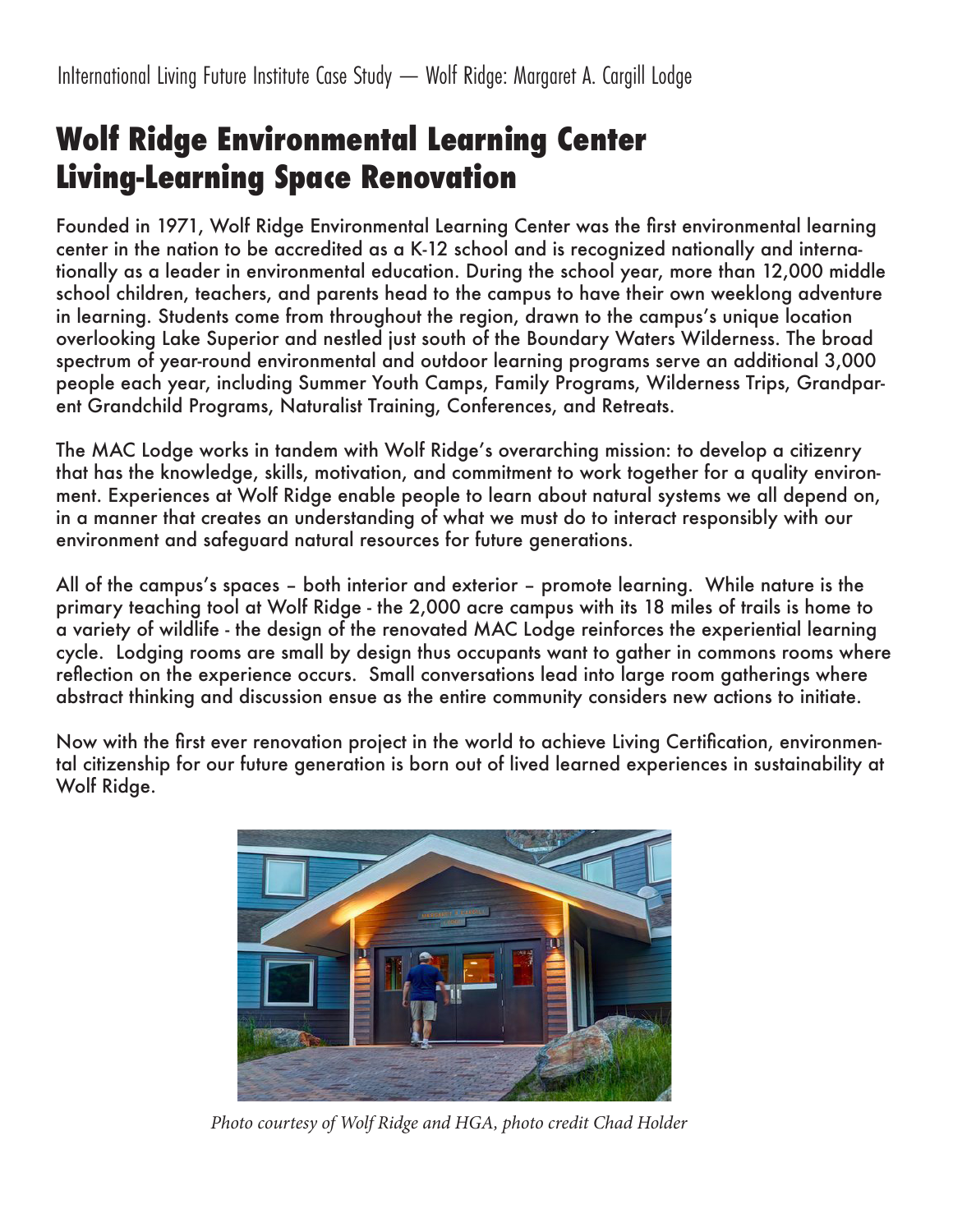### **VITAL STATS**

Certification Status Living Certified Version of LBC 2.1 Location Finland, MN, USA Gross Building Area 22,000 SF Start of Occupancy May 2018 Owner Occupied Yes Visitors Per Year 15,000

### **PROJECT TEAM**

Owner Wolf Ridge Environmental Learning Center Project Manager HGA Architect HGA Contractor Project Manager MEP Engineer HGA Lighting HGA Geotechnical Braun Commissioning Hallberg Engineering Civil **HGA** Landscape HGA Structural HGA Interior Design HGA Code & Specifications THGA Existing Building Evaluation McGough Construction Cost Estimating McGough Construction & HGA Hardware HGA Construction & LBC Administration HGA



*Photo courtesy of Wolf Ridge and HGA, photo credit Chad Holder*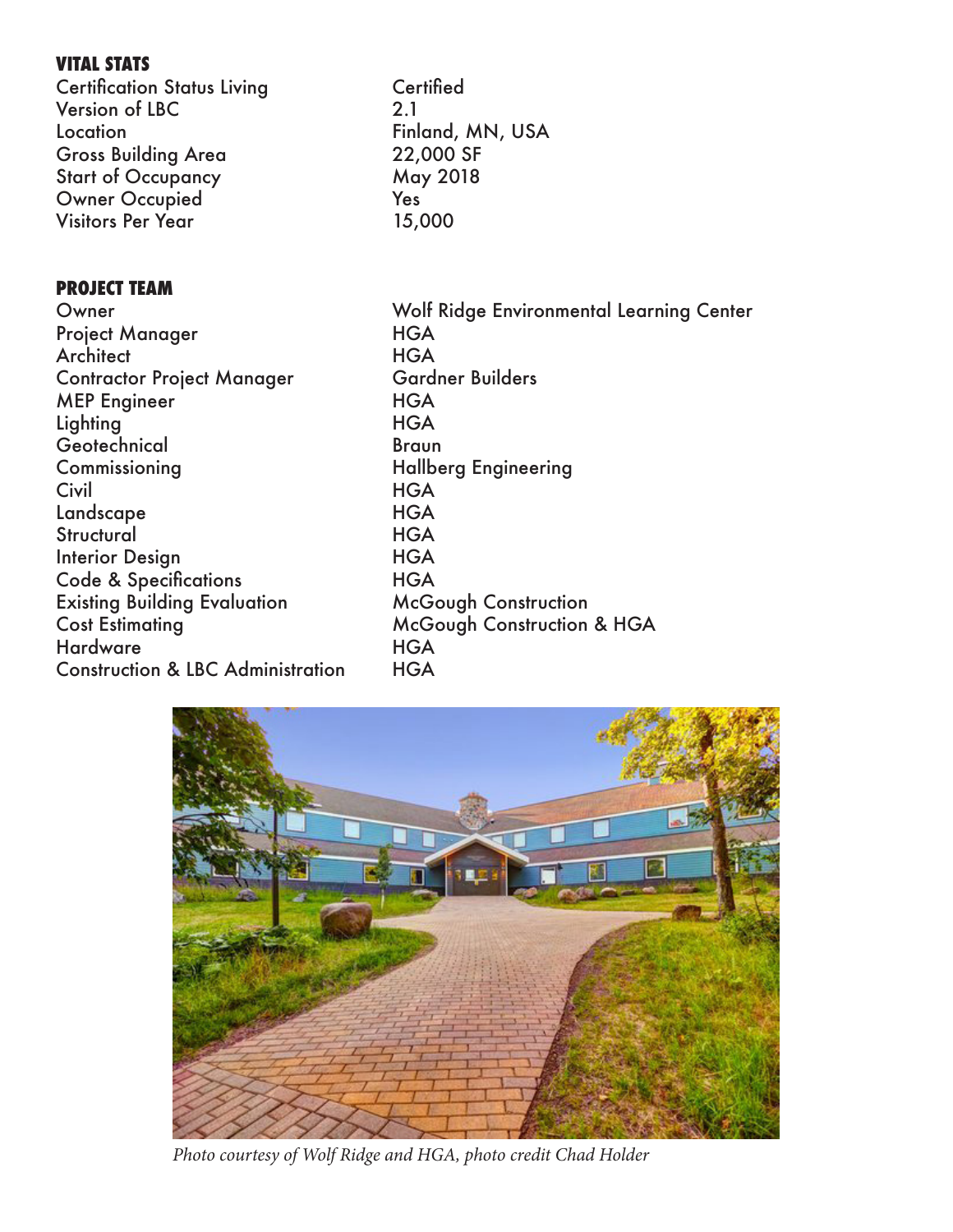# **Site Petal**

### **01. Limits to Growth Imperative**

Wolf Ridge Environmental Learning Center (WRELC) is one of the premier environmental education centers in the country. It is the largest accredited ELC in the United States. Located on a ridge overlooking Lake Superior, Wolf Ridge's 2,000-acre wilderness property is bordered by the Baptism River and features creeks, two lakes, two high peaks, 18-miles of trail and a mixed forest of maple, birch and spruce. Wildlife is abundant and includes pine marten, eagles, moose, black bear, whitetailed deer, fox, wolves, beaver, peregrine falcons and loons. Several areas of the property are protected from development.

### **02. Urban Agriculture Imperative**

Wolf Ridge serves approximately 140,000 meals per year to the students who reside on the site. An on-site 5 acre organic farm supplies fruits and vegetables to the kitchen, providing about 20% of the annual produce needs. Students, adults and children, work and learn at the farm as they harvest and prepare the produce, then later working in the kitchen to serve the produce. All organic waste of the campus and certain paper streams are composted at the onsite farm. Farm to table experiences are integral to the Wolf Ridge community as part of the lived learning experiences at the center.

### **03. Habitat Exchange Imperative**

There are 60 FTE employees at Wolf Ridge (14 board members, 35 FTE, and 50 seasonal workers). At 5 hours/FTE, a total of 300 volunteer hours needed to be documented during the project design, construction, and performance period. Since 2015, Wolf Ridge employees have documented a total of 458 hours, well over the exception requirements. There are two main organizations for whom the employees of Wolf Ridge have volunteered, the Institute for Bird Populations (IBP) and the Midwest Peregrine Society (MPS).

- Institute for Bird Populations: The IBP works to assess the effects of land management actions, climate change, and other ecological stressors on bird populations, and prescribe practical solutions. Wolf Ridge employees voluntePreivraceyd - Taertms two Monitoring Avian Productivity and Survivorship (MAPS) station locations; Sugarloaf and Wolf Ridge.
- Midwest Peregrine Society: The MPS focuses on the reintroduction and revival of the Peregrine Falcon, which used to naturally reside in the Midwest United States, including the Wolf Ridge area, but whose population was decimated by DDT use in the 50's and 60's.

### **04. Human-Powered Living Imperative**

The Wolf Ridge campus was designed for and maintains a mostly car-free living environment, where automobiles and buses are left in parking areas at the entrance to campus. More than 70% of the annual visiting students arrive in consolidated transportation, that of large buses. Once on campus with vehicles left behind, students and nearly all workers only engage in walking transportation. The learning experiences for the regular campus occupation of more than 300 students occurs over a range as large as a 1.5 mile radius from the main buildings, all by walking, snowshoeing or skiing.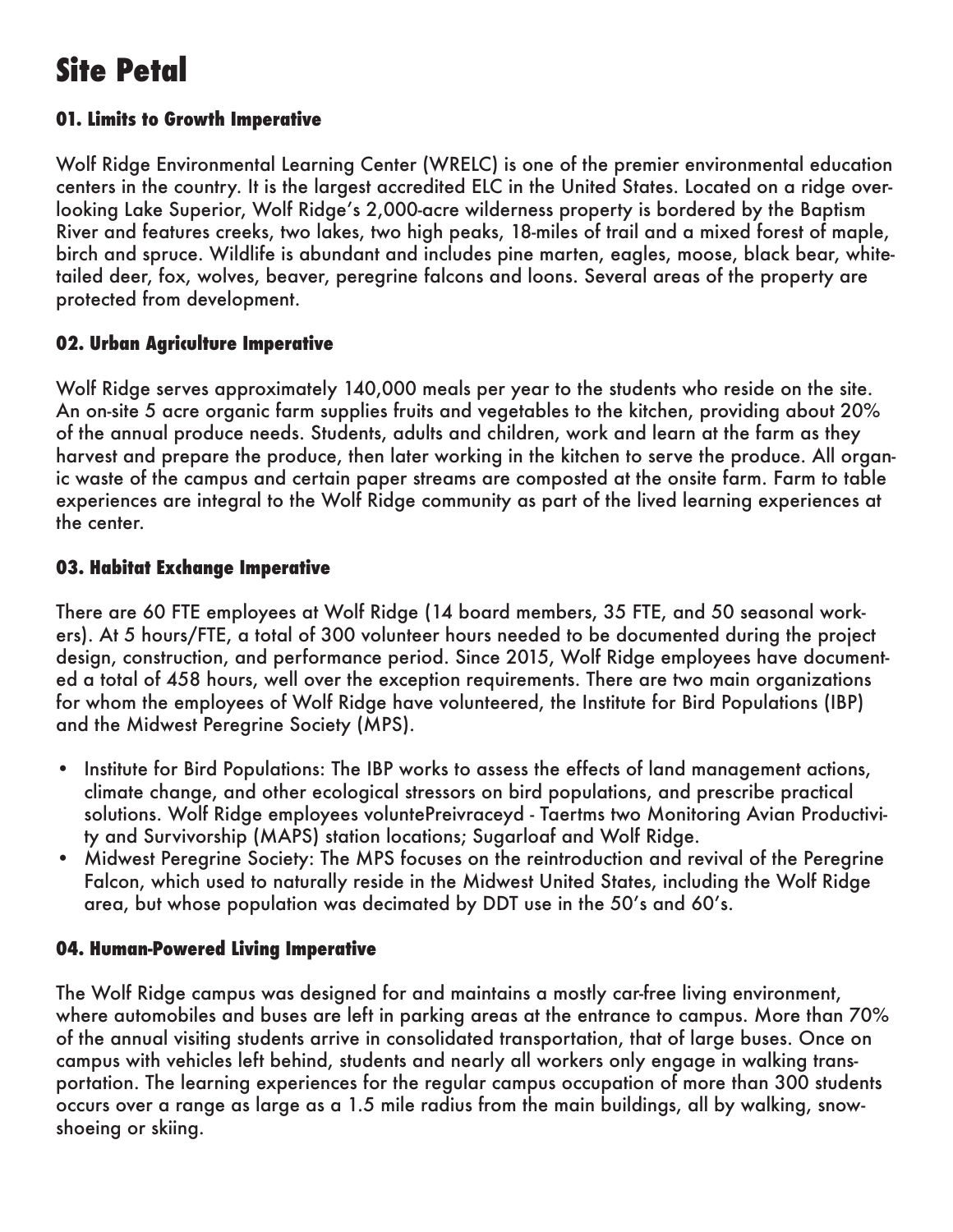### **Water Petal**

### **05. Net Zero Water Imperative**

All water at the MAC Lodge is sourced from a drilled well approximately 10-ft from the building and stored in a holding tank in the basement. The water does not require treatment, as verified by an annual test by the State of MN. The holding tanks of the MAC Lodge also service the freshwater needs of a nearby Classroom Building. The contributing systems for the water balance are: precipitation, domestic water use, and wastewater.

There is no precipitation storage or treatment on site. All precipitation is reintroduced back into the groundwater either by falling directly onto the ground or running off impervious surfaces. The water balance requires precipitation data, which is available for the nearby city of Duluth, MN as well as the site specific Wolf Ridge National Weather Service station.

The building is a renovation project that installed low flow fixtures, reducing the overall water use impacts on the well. Domestic water is used by the plumbing fixtures in the building, including water closets, lavatories, showers, kitchen sinks, washing machines, drinking fountains, and janitor sinks. Based on detailed occupancy and known fixture flow rates, it is the building uses about 116,125 gallons/yr of domestic water. All wastewater is collected onsite, treated, and released



*Photo courtesy of Wolf Ridge and HGA, photo credit Chad Holder*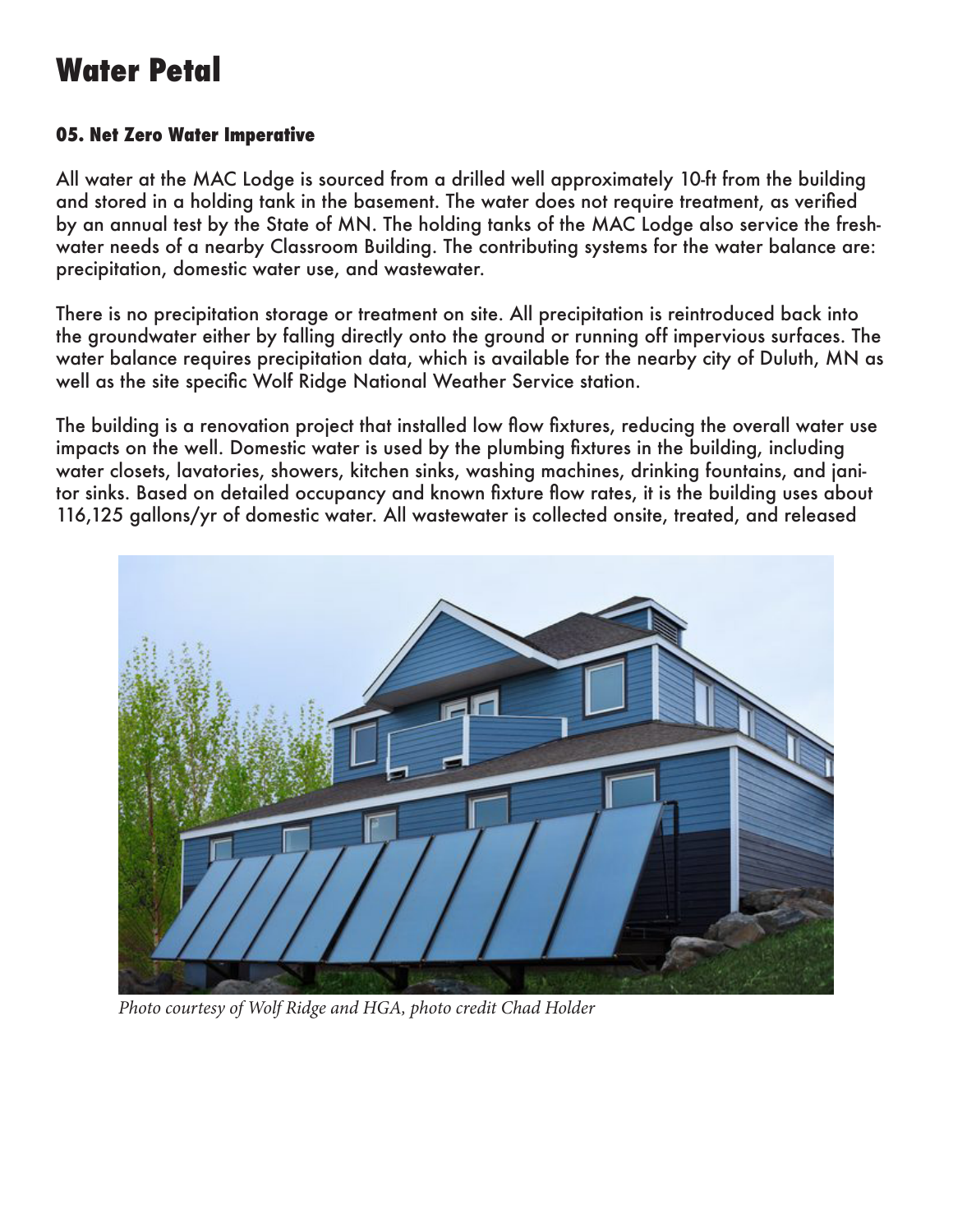## **Energy Petal**

### **05. Net Zero Energy Imperative**

Energy conservation is a key part of the mission of the Wolf Ridge Environmental Learning Center. All efforts have been made to minimize the energy consumption of the facilities. A Solar PV array is installed that covers 100% of the electrical load at the building. A building-level solar domestic hot water heating system that can handle 60-80% of the annual load for the building. The electrical utility is Cooperative Light and Power that meters both the West Dorm and Education Building on the same utility meter, while a building specific controls system monitors the MAC Lodge electrical production and use. The PV array is measured through a separate meter (Outdoor lighting and septic system) and connected to the grid. When the system overproduces, the energy returns to the grid.

Space heating is solely provided from the existing wood-pellet-fired boiler plant in the WRELC District Energy Central Heating Plant, the Energy Center. Domestic hot water heating is supported by the district energy system when solar cannot meet the demand. The district energy system fuel source is 100% locally sourced waste stream wood fiber. Space heating is provided by perimeter baseboard radiators. Space temperatures are maintained between 55F and 72F. Heating shall be enabled when outdoor air temperature drops below 55 degrees F. The heating valve in each zone shall modulate to maintain space temperature setpoint. Space temperatures shall be maintained between 655F and 72F. Passive cooling is enabled when outdoor temperature rises above 74 degrees F. No mechanical air conditioning occurs, rather cooling is provided by training occupants to close the tight enveloped and well insulated building on hot days to conserve cool air. In the evening a whole building accelerated chimney effect exhaust system draws in cool evening air and create breezes. Occupants are trained to open and close windows to enable daytime conservation of cool air and enable nighttime cooling. Using the Energy Recovery Ventilator, the building is continually ventilated with airflow varying based upon occupancy and pressure sensors. Outside air preheating coil modulates as required to maintain entering air temperature to the energy recovery ventilator above -5 degrees F. Heating coil modulates to maintain discharge air setpoint of 65 deg F. If outside air temperature is greater than return air temperature, the bypass damper will open to allow OA to bypass heat exchanger.

The building is a living laboratory of learning. An essential component of achieving a net zero energy performance for the building is the learning experience with the occupants through feedback provided via a monitoring and display system in each of the 25 resident rooms and the main lobby. Wolf Ridge engages all the occupants as learners teaching them how to live a net zero energy experience. Through a web based platform and in-room monitors created by the controls contractor the guests of the building are provided with domestic electrical energy, water, and heating energy budgets within which they must live. With a water budget of 6 gallons/person/day, domestic electrical budget of 100W/person/day, and a heat energy budget, each room has an interactive screen providing real time performance toward the net zero goals. In the lobbyP ariv alcay r- gTeerms monitor provides room-by-room and overall building performance feedback toward achievement of net zero energy and water. Wolf Ridge staff meet daily with resident groups to review performance and help them understand choices and related consequences of behaviors.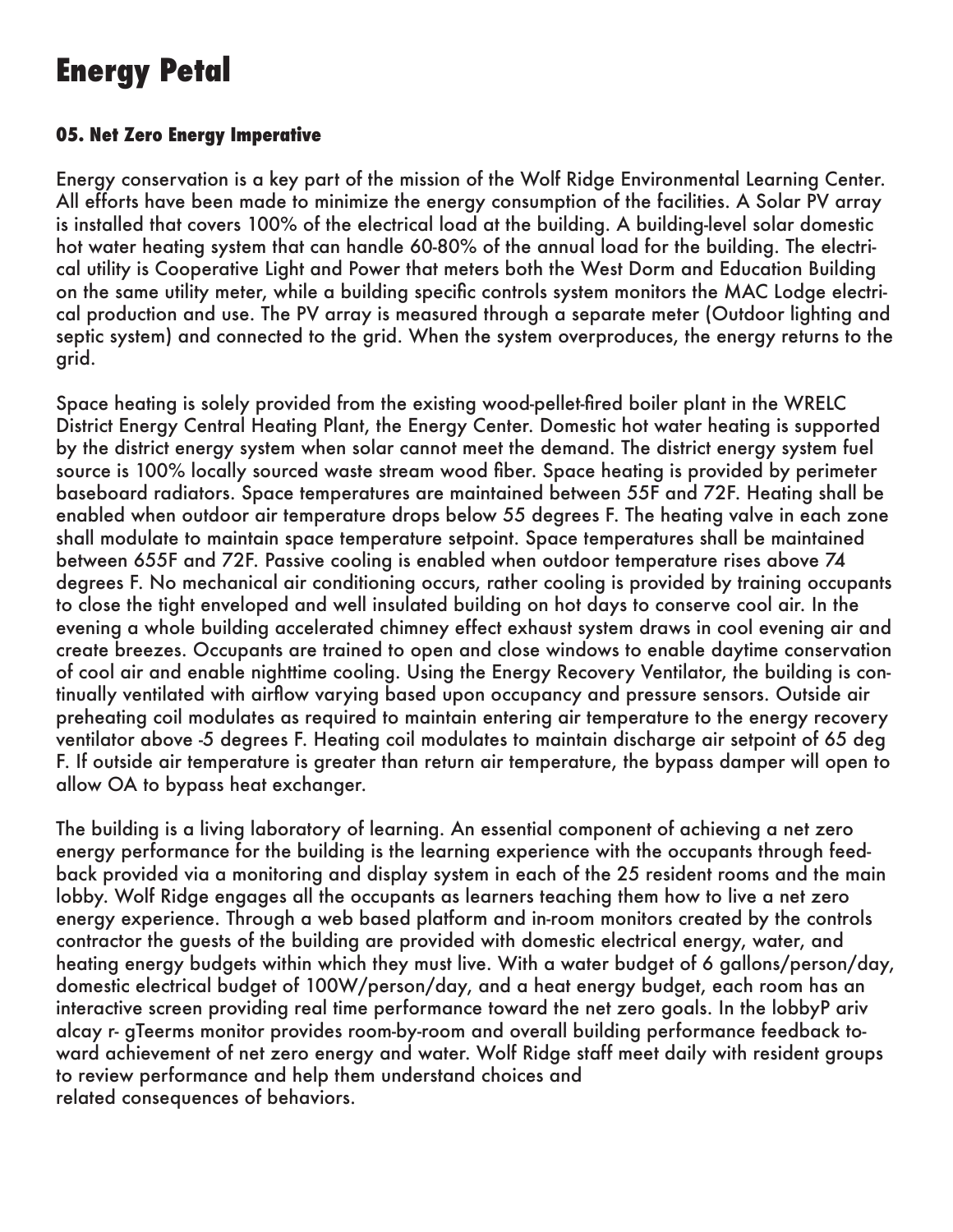## **Health + Happiness Petal**

### **08. Civilized Environment Imperative**

Interior gathering areas remain open and flexible, promoting programs to ebb and flow based on season and number of guests. The MAC Lodge hosts educational classes for K-12 students, family programs, and adult programs such as group yoga sessions or corporate retreats.

The success of the MAC Lodge's built environment is due to the immense efforts of the staff and programming of the Learning Center itself. Each program enlivens the human-centric planning and design of the Dorm; a strong communal bond is fostered in both indoor and outdoor spaces.

### **09. Healthy Air Imperative**

Using the Energy Recovery Ventilator, the building is continually ventilated with airflow varying based on a schedule that works in collaboration with pressurization sensors. Outside air preheating coil modulates as required to maintain entering air temperature to the energy recovery ventilator above -5 degrees F. Heating coil modulates to maintain discharge air setpoint of 65 degrees F. If outside air temperature is greater than the return air temperature, the bypass damper will open to allow OA to bypass heat exchanger.

There are 26 bathrooms and 25 showers that are each exhausted at a rate of between 25-75 CFM (as specified by ASHRAE 62.1), based on occupancy schedules, air pressure sensors, and size of the space. This creates a negative pressure that draws ventilation and conditioned air from the adjacent dorm rooms. There are five (5) kitchenettes in the West Dorm, located in the common areas. These spaces are ventilated as specified above and exhausted at a rate of about 0.5 CFM/SF (as specified by ASHRAE 62.1). There are two (2) custodial/janitorial spaces that are exhausted at a rate of 1.0 CFM/SF, as specified by ASHRAE 62.1.

#### **10. Biophilia Imperative**

Environmental Features: The MAC Lodge building on Wolf Ridge's campus hosts visitors while they explore and understand the natural systems around them. Wolf Ridge's location in Northern Minnesota means that the landscape displays the full breadth and beauty of the seasons throughout the year. This building's main biophilic feature is the landscape itself; views to the outdoors are the main "art piece." The interior includes natural materials (wood, stone) that are locally sourced and keep the building feeling one with the site while also providing tactile features that visitors interact with during their stay that support our innate connection to nature.

Place-Based Relationships: As a renovation project that maintained the majority of the building's original shell & footprint, the MAC Lodge is rooted within the site. Like the rest of the campus, the building is nestled among the trees and native plant growth – the natural geography closely abuts the built structures. The exterior design aligns with the overall aesthetic of the adjacent buildings, creating a holistic campus experience. The interior of the space features small details that feel inherently Minnesotan, reminiscent of northern cabins: the use of knotty pine for millwork and trim throughout, the natural stone featured on the various fireplaces. The fireplaces themselves, a component retained from the former outfitting of the building, maintain a key aspect of Midwestern vernacular and tradition: the act of human gathering around a hearth. The physical, visual, and emotional warmth that is ignited by a fireplace fosters a sense of community among the students,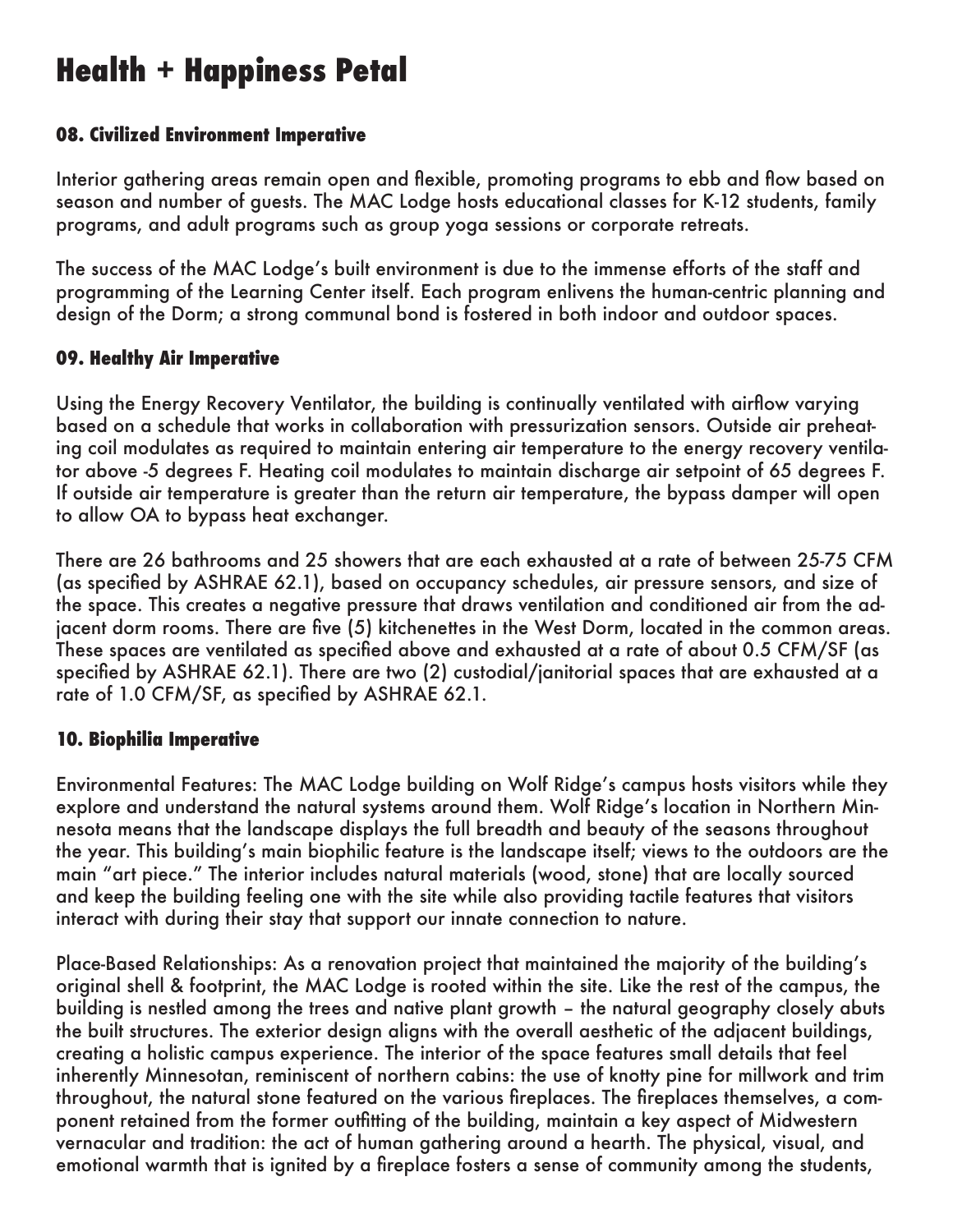families, and visitors that come to Wolf Ridge.

Light & Space: With a connection to the outdoors as the forefront of the design approach, the common spaces within the building maximize views to the forest, allowing for as much natural light as possible. The specialty interior lighting creates a playful pattern on the ceiling's surface; in conjunction with the repetition of simple columns, the space begins to take on a forest-like feel, with the round lights above feeling like sunlight poking through gaps in a tree canopy. The effect is strengthened by the carpet underneath which varies in pattern and color – an allusion to the forest floor. The gathering areas of the building remain spacious and flexible, counterbalancing the smaller sleeping rooms that border the wings of the building – offering visitors both prospect & refuge.

Natural Patterns & Processes: A wood feature wall located in the entry & lounge area of the building displays a custom biomorphic pattern. The organic sequence of the pattern and the randomized size and shape of the holes interface with the expressed wood grain on the plain-sliced natural pine. The dual layers of the screen create additional interest with a play of light and shadow. As you move toward and around the screen, you experience the transformation of the dappled light filtering through the holes and reflecting off of the smooth wood surface. The use of solid wood for this screen and all the millwork on this project (rather than hardwood impregnated with acrylic, or a wood-look laminate), allows each millwork piece to take on its own character over time. Based on the level of human interaction with the wood surfaces, or their proximity to sunlight, the wood will age and transform throughout the years – its wear a reflection of the natural passage of time.

Natural Shapes & Forms: The textures and patterns of each flooring material are reminiscent of natural textures and patterns found within the landscape. The contrasting blue hues feel like the play of light on a lake's surface. The linear patterns feel bark-like; the varying widths of the yarns similar to the tracks left behind by insects as they meander through tree trunks. The unregimented, organic lines that still embody a form of order and organization hearken back to layers of sediment and rock formations. The colors of these finishes tie them together; earthen tones with a depth to the pigments that works in tandem with the soils, barks, and rocks of the surrounding forest. These finishes work to establish a more seamless transition from the forest floors to the built environment within.

Evolved Human-Nature Relationships: The Wolf Ridge campus is completely immersed within its surrounding natural environment. Its location and its mission work in tandem, and are the campus's greatest assets. Each experience during a visiting student's time at Wolf Ridge taps into our inherent inclinations to affiliate with nature. Its remote location allows for a full sensory experience with the living forest: visitors hear the rustle of leaves and snapping of twigs underneath a symphony of bird chirps and trills; the soft weight of snow muffles the hoot of a lone owl; rainfall patters on buds and flowers, filling the air with the rich scent of spring soil. Wolf Ridge is a place "where minds open to the joy & wonder of discovery of our natural world" that encourages understanding & respect of the earth through "direct observation of and participation in the outdoors." The built spaces on the campus continuously work to support that goal where learning now occurs from the moment one wakes to the time they lay their head upon the pillow. The West Dorm building does not seek to disrupt the nature it lives in, but rather to become another teaching tool to help visitors understand their effect on the planet, and ultimately how to become better stewards of the land.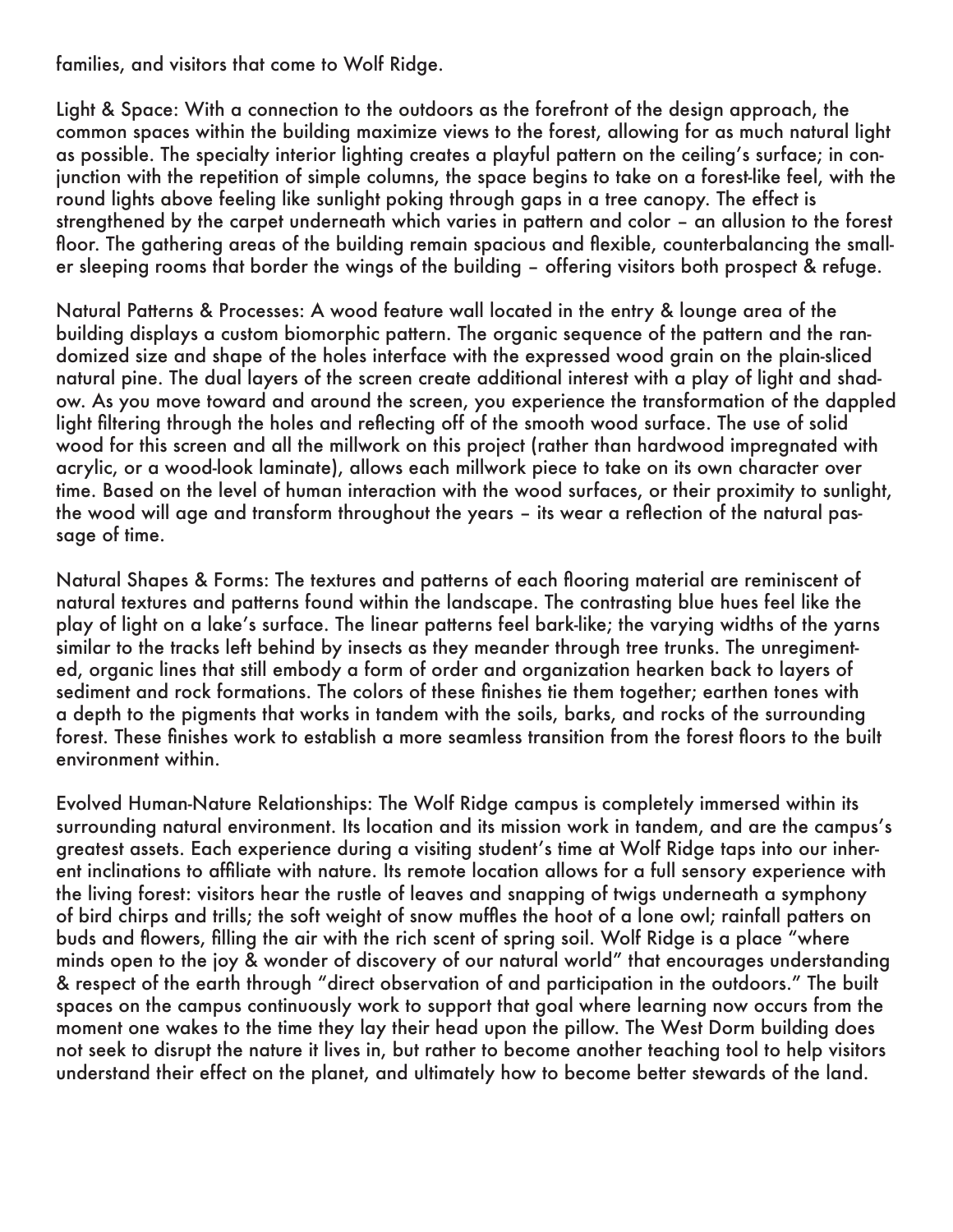

*Photo courtesy of Wolf Ridge and HGA, photo credit Chad Holder*

## **Materials Petal**

### **11. Red List Imperative**

The entire design team (especially the architecture and interior design team members) worked together to specify pre-vetted products, using internal tracking tools/spreadsheets to organize product information and certification documents. Online databases, such as the Declare Label database, C2C Products Program, and UL Spot pointed the team in the direction of materials and products that had health and environmental transparency documentation. The interior design team's close relationships with product reps in the industry was also critical to reaching manufacturers in order to acquire additional information about materials that weren't readily available online.

However, there were still areas that posed challenges when sourcing a compliant product; in these cases, the design team tapped into the expertise of the general contractor. Gardner Builders was empowered and committed to source alternative products that were Materials Petal compliant and also met the performance requirements. This advocacy and education by the GC and their subcontractors was tremendously successful, leading to newly sourced products by the electrician, carpenters, mechanical team, and resulted in newly Declare labeled products as well as diminished packaging from the manufacturers such as the window and door supplier.

Approximately 6 months prior to the start of construction the design team and owner conducted a multi-day, required LBC training session for the construction management company (general contractor) and all the major trades of the project – including their project manager, anyone who would be sourcing materials for them, and their lead site worker.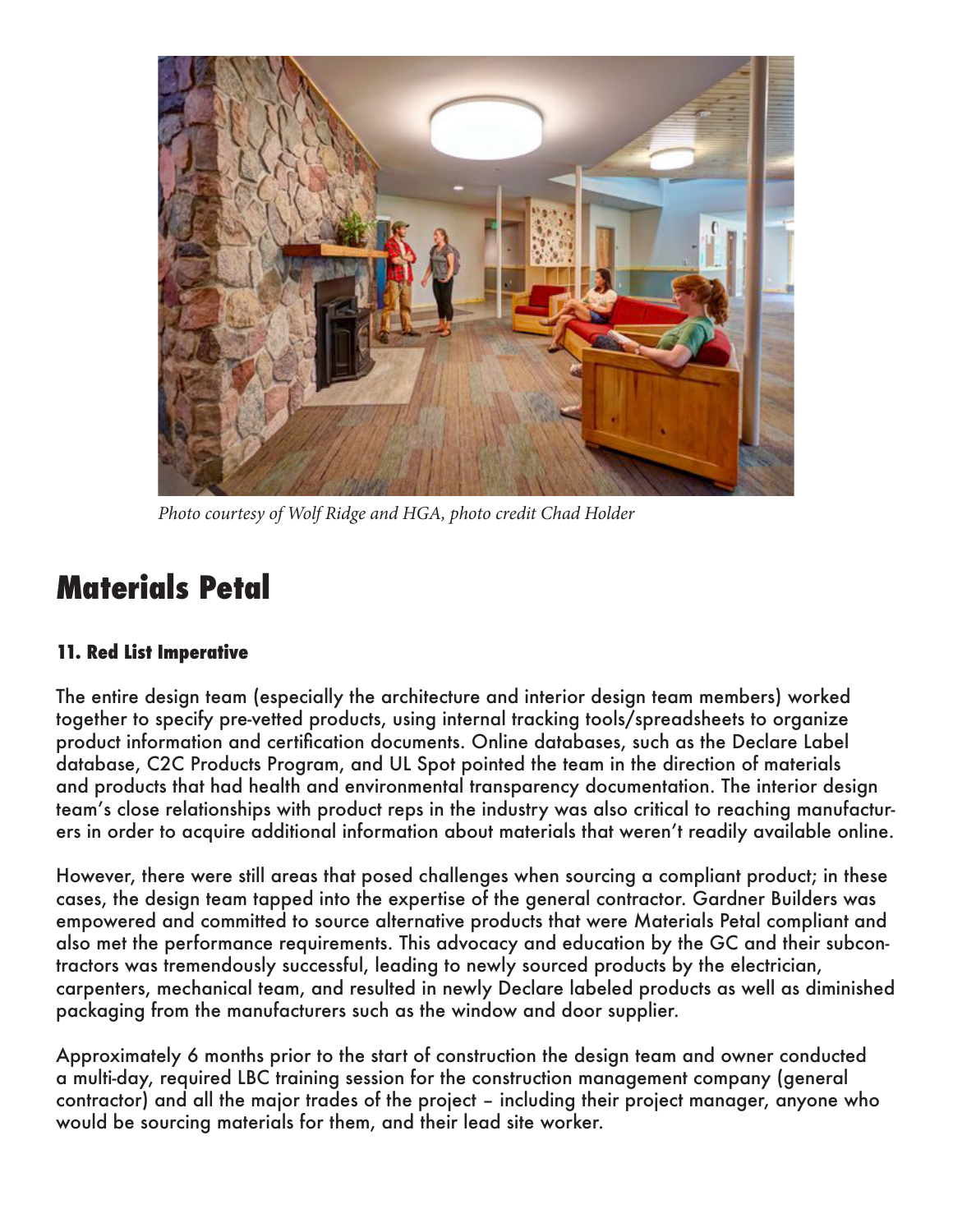The primary focus of the meeting was how to achieve compliance with the Materials Petal: an understanding of the Declare certification, red list, appropriate sourcing, and responsible industry. The training session also tackled waste management, landfill diversion, conservation and reuse, and overall understanding of the LBC.

This intensive training ensured that everyone working on the project had their eyes on materials/ products throughout the entire process, and most importantly had end-goals in mind. When it came time for product substitutions throughout the Construction Administration phase, trade partner subcontractors knew what to look for in an equivalent material and provided all necessary documentation info for the design team to approve the substitution. Particularly helpful to execution of the materials petal was the assembling of the trades people as a team and the creation of manufacturer relationships through a building construction project that immediately proceded the MAC Lodge project, designed and built to Living Certification but not registered. This "learning project" proved critical to the success of the MAC Lodge project.

A conventional submittals process was used for reviewing documentation. Both the design team and construction manager created specific positions on their team – a person who was trained and knowledgeable in LBC and the materials requirements. The design team specialists from respective departments supported the contractor specialist who in turn supported the respective tradespeople who sourced materials. The GC wrote and supplied advocacy letters, with support from the design team as needed depending on the manufacturer it was to be sent to, or what material it addressed. Working from a template format ensured that each letter would properly communicate why the letter was being sent and highlight the main goal of Declare compliance from the manufacturer.

The design team maintained a Material Tracker master spreadsheet for documentation of all sourced materials that included information for sourcing zone, radius distance, general product information and manufacturer contact information, red list compliance, notation of additional documentation required, etc. The vetting process was successful due to a commitment and collaboration by the design team, owner, and construction manager that began years in advance of construction, inclusive the collaborative construction "learning project" that preceded the MAC Lodge. The construction team, at all levels of trades people, brought forth creative solutions to materials sourcing.

### **12. Embodied Carbon Footprint**

As a renovation project, Wolf Ridge's MAC Lodge is already the second phase of life for this building. The project team conducted extensive studies throughout the Schematic Design phase to determine the best course of action (in terms of return on investment, cost implications, sustainability considerations, and energy use & operational considerations) and to reach a decision on a new build or a renovation of the existing building, previously named theWest Dorm. By proceeding with a renovation & upgrade of the West Dorm instead of a full demolition and rebuild, the project team essentially established a case study or model of how to responsibly demolish, reuse, and recycle various building components throughout a renovation project. This knowledge can be applied when the MAC Lodge reaches the end of its current life as a residence hall for Wolf Ridge.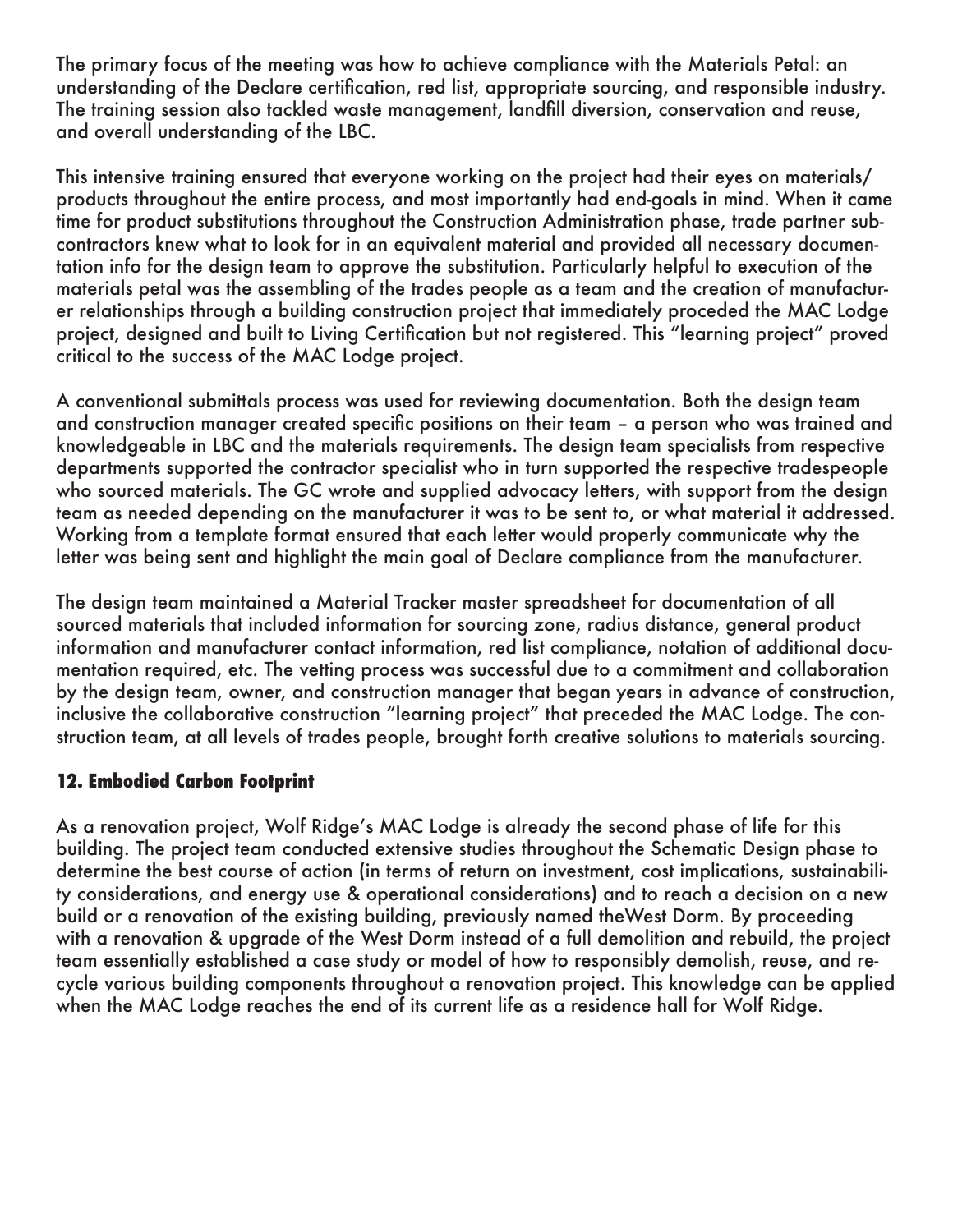### **13. Responsible Industry Imperative**

By design, each space is simple, nothing is unnecessarily additive or excessive – stemming from a basic principal that this building should only take from the earth what is required. This principal is rooted by the fact that this project is a renovation that includes a small addition), adapting the building to operate even farther into the future, rather than demolishing the existing structure or adding an entirely new building to the campus. The elements that are innate or required of the space – flooring, window trim & wall base, storage – became canvasses for interest and variety, balancing out the overall simplicity of the interiors. The flooring provides color and pattern; the natural wood trim is left unpainted, its exposed knots adding

### **14. Appropriate Sourcing Imperative**

The design team and owner began years in advance of construction to approach the challenge of sourcing compliant materials for the project's remote location of northeastern Minnesota. More than 2 years in advance of construction the team began researching and identifying compliant products, and vetting for products of known concern. Those major items of concern pointed the team toward manufacturers (sometimes multiple different manufacturers for one product) who embraced the opportunity for changes to their processes or products. The team built relationships and found partners who would step up to create or modify their products for compliance with the Materials Petal, examples of newly created products include: Interior and exterior paint, windows and doors, wood trusses, siding, and floor and wall coverings. Some of the newly created products became Declare labeled. That early action and the commitments made during the learning construction project that preceded the registered LBC project were critical to execution of successful interior and exterior finishes on this MAC Lodge project.

### **15. Conservation + Reuse Imperative**

Throughout the programming & design process, careful attention was paid to the multifunctional quality of the project. These spaces needed to strike a careful balance between feeling home-like and welcoming as it functions as a dorm, yet at the same time be durable enough to stand up to decades of high-use (from both adults and middle school children). Recycling is always at the forefront of any environmentally friendly project, however, a common occurrence with any Living Building Challenge project is ensuring that all recycling issues are addressed. The efforts and careful planning of Lloyd's Construction earned them the National Demolition Association Top Project of 2017 Award for the demolition, salvage, and recycling of the West Dorm Renovation. Wolf Ridge is proud to have partnered with Lloyds; after three other ocal company leaders said this couldn't be done, John Lloyd of Lloyd's Construction stepped up to achieve:

- 100% reuse of all windows
- 100% reuse of all lumber
- 100% recycling of all metals

Trades people of the project helped to source, separate, and recycle all metal and cardboard. All of the reused materials were donated to a local school in Finland, MN, Habitat for Humanity, or to local residents – thereby positively impacting the local Northern Minnesota Community. The contractors assisted local organizations receiving materials with support that included materials sorting, transportation, loading, and load securement.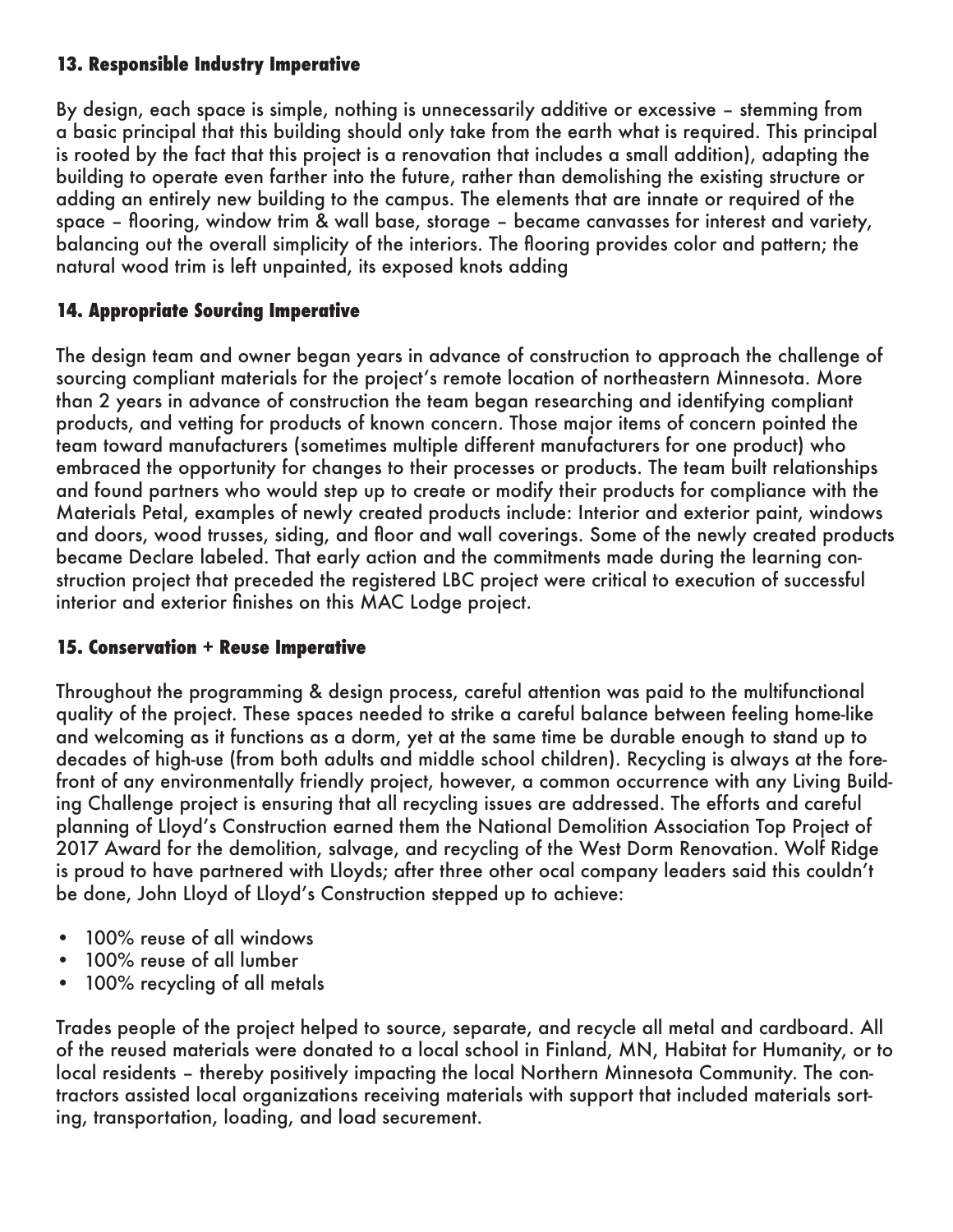# **Equity Petal**

### **16. Human Scale + Humane Places Imperative**

From the original planning of the campus to the interior gathering areas, Wolf Ridge's buildings operate at a humancentered, approachable scale. The campus buildings seek to leave the landscape as undisturbed as possible, each maintaining no more than 2 – 3 levels to avoid dominating the landscape. Throughout the campus, it's the monumental pines that tower above you, keeping you fully immersed in a natural setting.

### **17. Democracy + Social Justice Imperative**

Each building on the Wolf Ridge campus follows all ADA guidelines, ensuring the built spaces are accessible regardless of physical ability. The Margaret A. Cargill Lodge (West Dorm) can house up to 187 people with each dorm room sleeping 4-8 students with in-suite bathrooms & showers. ADA-Accessible rooms are available on both floors of the building. The accessible communal deck is nestled among mature maple and spruce trees, overlooking bird feeders and Sawmill Creek Valley. Paths throughout the campus are design to be ADA accessible in slopes and surfaces, are kept free of debris, and are plowed and sanded to enable year-round use.

Wolf Ridge is the eighth largest employer in Lake County, and as such holds a level of responsibility and stewardship to be an active participant in uplifting our broader community. The center provides all benefit-earning employees with four Community Service days per year, during which they can volunteer in their child's school, on the Volunteer Fire Department, participate in community theater programs, etc. This impact goes beyond the individual employees to encompass partnerships and to support our all-important local organizations – including Lake Superior Community Theater, both public and private local schools, senior support services, and regional organic farms. To further support these partnerships, Wolf Ridge donates free-of-charge visits for all local elementary schools every year; hosts an annual free Open House for program offerings to all area residents; and all local schools and non-profit organizations receive a 50% discount on all Wolf Ridge programs.

Wolf Ridge creates environmental learners and leaders of the next generation. In addition to the 12,000+ students that visit the center each year (for an average of 4 full days of learning per student), the center also trains individuals for environmental leadership. Annually 20+ students come to live and learn from faculty at WRELC in a college graduate school program for which they receive Masters credits in the field of environmental education They train at Wolf Ridge for 1 – 3 years; after which students have gone on to develop and lead environmental education programs of their own (based in Wolf Ridge's pedagogy) within other states around the country, and even internationally.

### **18. Rights to Nature Imperative**

The project's scope did not include extensive site work, and given the existing building's location in relation to nearby waterways, no public access to waterways has been impacted by this project. Only 4 trees of small sized were removed because of the project, needed for recycling processing during deconstruction of many elements of the existing building. Eight trees were planted on the site, more climate adaptable trees, at the conclusion of construction.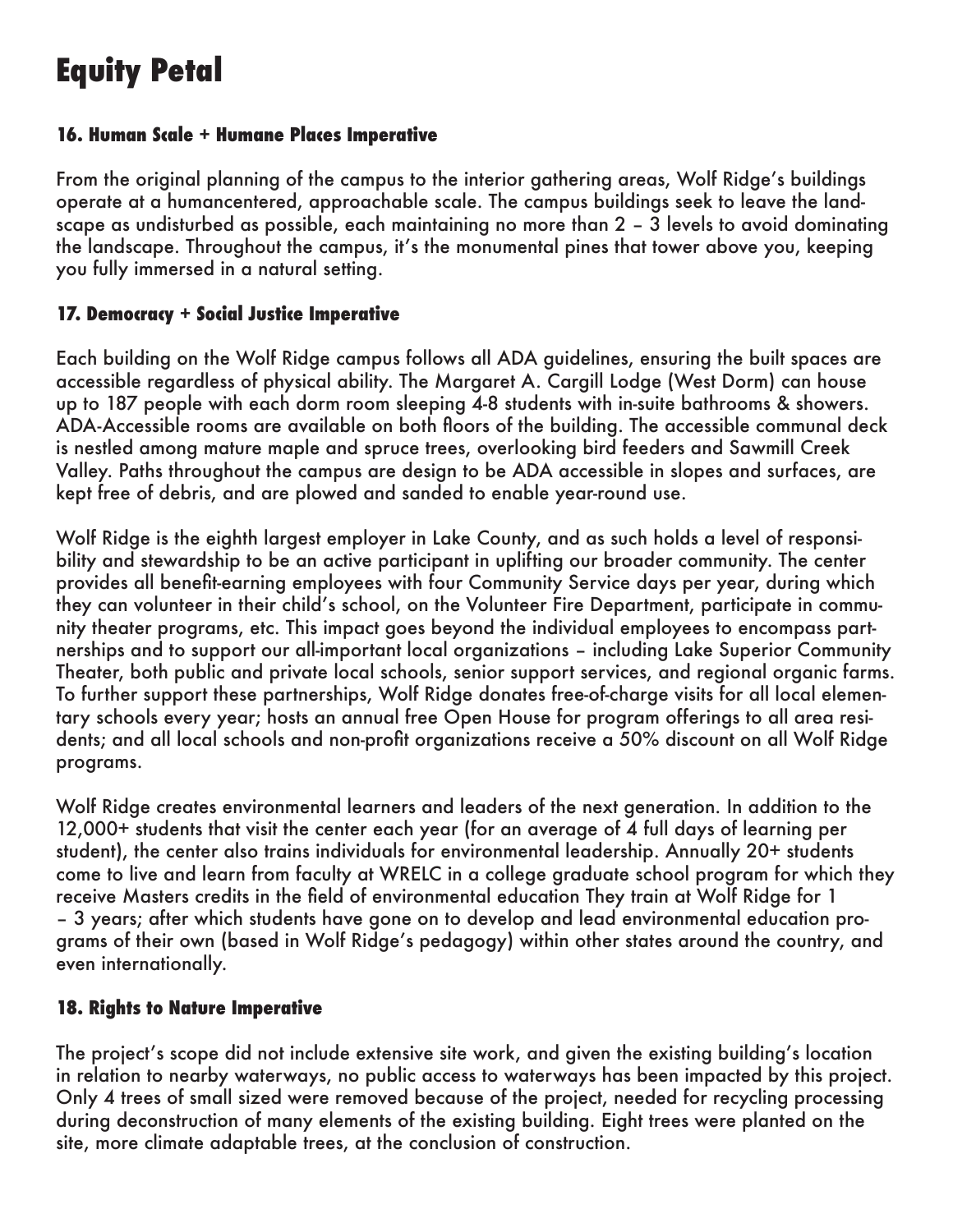

*Photo courtesy of Wolf Ridge and HGA, photo credit Chad Holder*

### **Beauty Petal**

### **19. Beauty + Spirit Imperative**

The spirit of Wolf Ridge is sparked by creating memories in the outdoors that change people, their behavior, and their community: connect, in order to care. The spirit within the MAC Lodge building itself thrives on the mission to put nature first, becoming a support system for the visitors that come to WRELC for quality time with the great outdoors. The inherent bond we feel with nature can lead to meaningful experiences with the land, deepened by understanding & respect.

There is a spiritual need that is inexplicably met by simply spending time in nature. The campus is pocketed between Lake Superior and the Boundary Waters Canoe Area Wilderness, providing vibrant opportunities for visitors to learn by direct engagement with the landscapes and waterscapes. The land speaks for itself – Wolf Ridge teaches you how to listen.

The acreage of the campus is minimally impacted by built structure; leaving the earth's systems as wild as possible is how its beauty thrives, providing the clearest opportunity for us to understand those systems and the gravity of our role within them. Lake Superior alone equates to 10% of the earth's surface fresh water. Wolf Ridge's proximity to and with an outpost field station on the shoreline, the lake is a cornerstone of its pedagogy, a gateway to understanding our commitment to the earth's water systems, and to each other.

The buildings themselves are an important aspect to the campus – acting as a teaching tool for how our built environments impact the earth around us – while providing shelter, comfort, and much-needed programming space. However, the most impactful move that the buildings make to spark beauty and joy is that they ultimately take a backseat to the true purpose of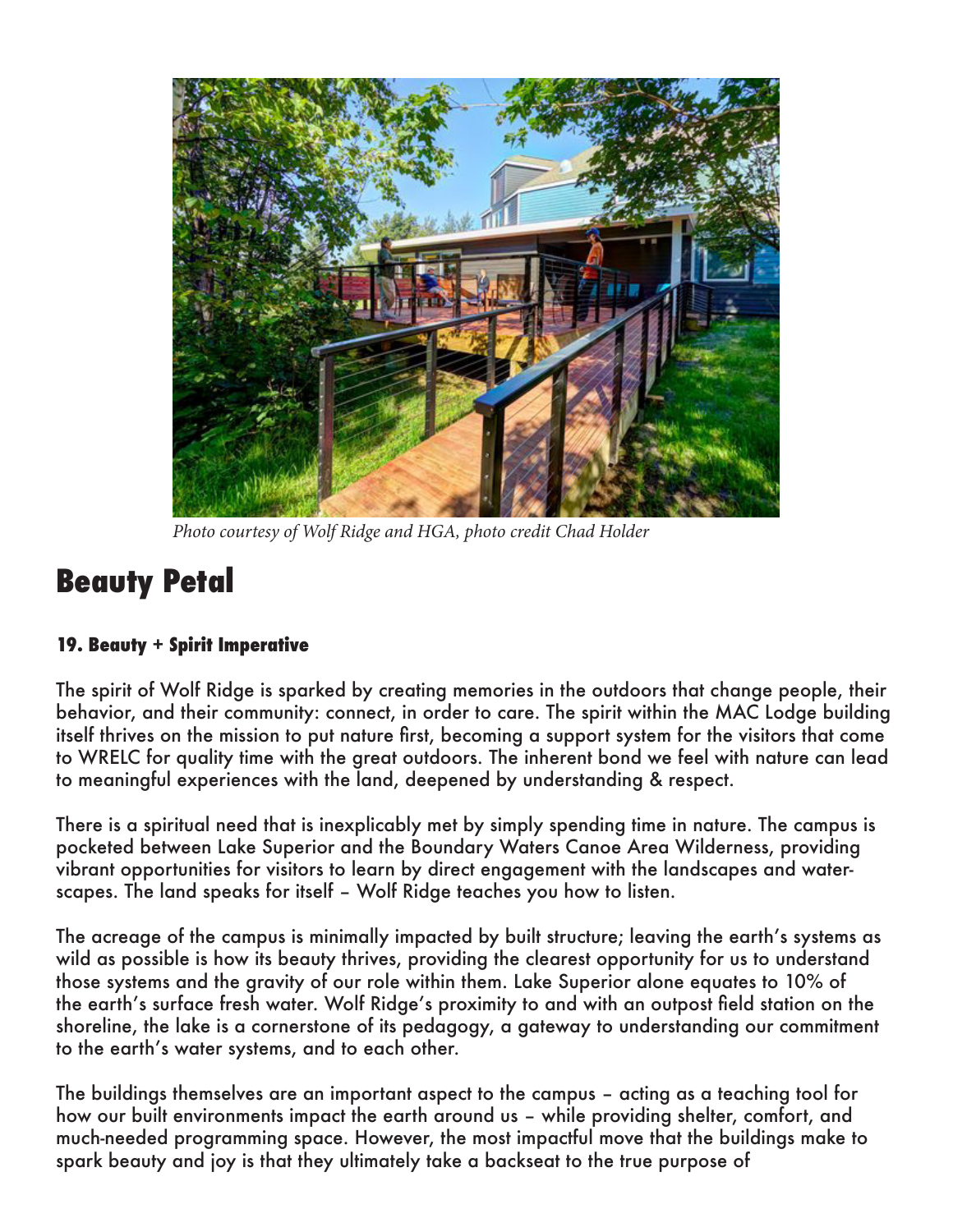Wolf Ridge: hands-on experiences with nature. There is beauty in earth's growth and decay, in its consistency and its impermanence; we as human beings are not disparate from those parallels of nature, instead we are intrinsically linked with them. The programs at Wolf Ridge help us grow and change for the better, unifying ourselves more closely with the world around us. The campus buildings are designed to sit lightly on the land. Vegetation is encouraged to grow throughout the campus, right up to the edges of the buildings; you almost miss the buildings among the 2,000 acres of trees. The indoor & outdoor programming and activities that take place in the MAC Lodge building are aided by the broad views to the outside, showcasing the lush summer forest and the bold outlines of tree trunks against a stark Minnesota winter. One of the most breath-taking aspects of its Midwestern location is that the surrounding land displays the varied and cyclical beauty of all four seasons.

The interior spaces are warm, approachable, and welcoming, but ultimately simple – they compliment the bountiful complexities of the building's natural surroundings. The patterns and textures of the interior spaces embody the organic order of the natural world, a balance of repetition and haphazardness. The countertops throughout building are from granite sustainably sourced 20 miles away, bringing an enduring and earthly connection into all aspects of life in the MAC Lodge. The original fireplaces were maintained in the renovation as they play a key role in cultivating a welcoming, anchored environment. Previously trees were cut from the forest for fuel yet now the fireplaces have been upgraded to burn wood fiber pellets sourced exclusively from waste wood diverted from landfills. A cherished midwestern staple, a fireplace taps into the beautiful sense of community among all who gather around it. The natural, irregular outlines of the stones, with the undulating mortar between them, provide an organic character to the interior spaces; the stone is locally sourced, rooting the material within its surrounding context.

Humans are drawn to biophilic forms and processes such as the natural stone on the fireplaces. Those natural materials, along with the design of custom screens, the flooring selections, the lighting integration, and the soft palette leave visitors with a universal sense of calm.

The staff and visitors all play an important role within these spaces – they are not static rooms meant to be left untouched; instead they are living, breathing teaching tools that rearrange and flex with the people that inhabit them. Their grand, open spaces will continue to welcome visitors season after season.



*Photo courtesy of Wolf Ridge and HGA, photo credit Chad Holder*